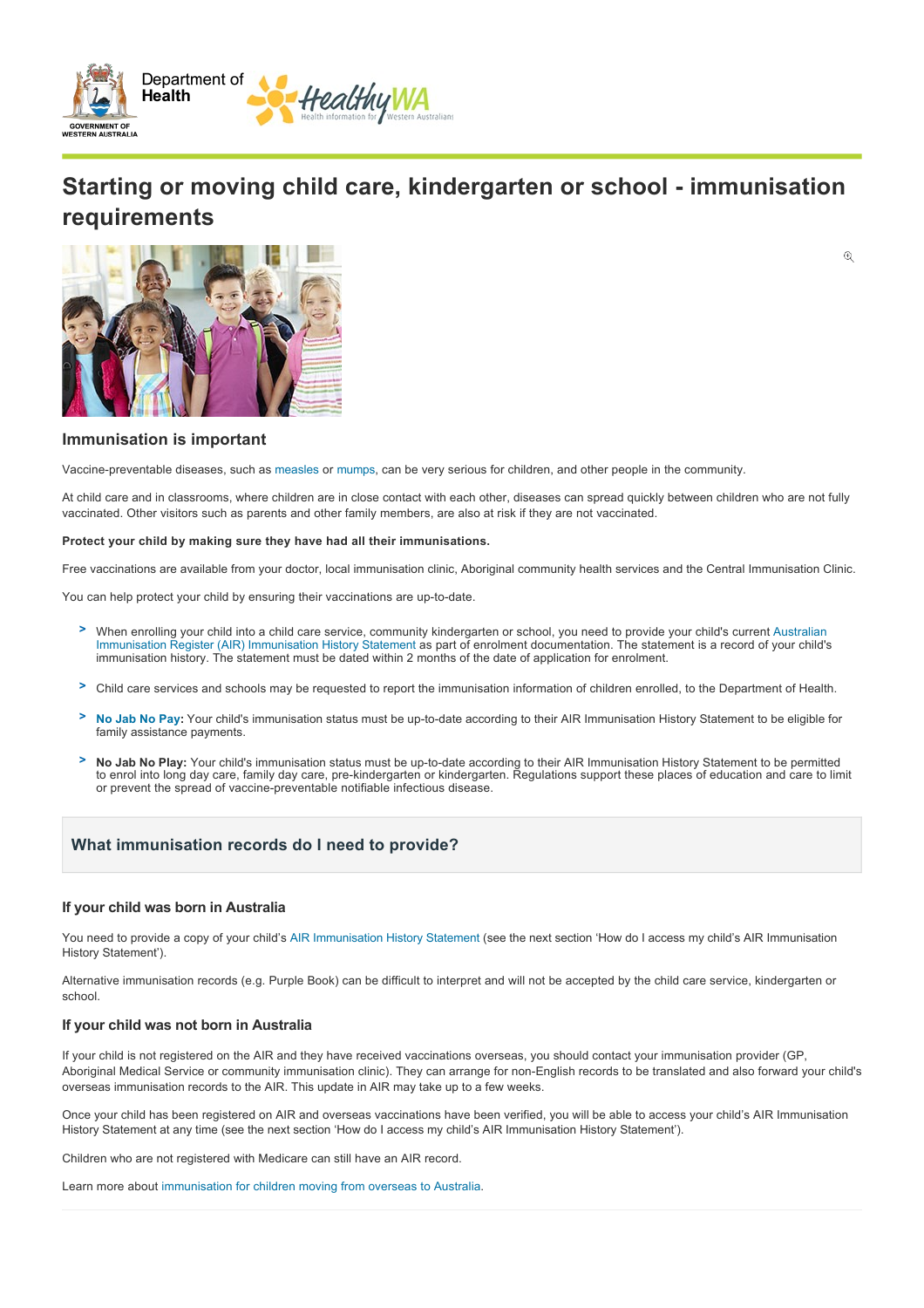# **How do I access my child's AIR Immunisation History Statement?**

Every immunisation your child receives should be recorded on the AIR.

An AIR Immunisation History Statement is automatically sent to you after your child has completed their [childhood immunisation schedule.](http://www.healthywa.wa.gov.au/Articles/A_E/Childhood-immunisation-schedule)

You can also access your child's AIR Immunisation History Statement at any time through:

- [MyGov \(external site\)](https://my.gov.au), by logging into your Medicare online account. (If you do not have a myGov account, you will need to create one first **>** and then link it to Medicare.)
- [Medicare Express Plus App \(external site\)](https://www.humanservices.gov.au/individuals/services/medicare/express-plus-medicare-mobile-app) **>**
- visiting a Medicare or Centrelink office **>**
- calling the [AIR enquiries line \(external site\)](https://www.humanservices.gov.au/individuals/services/medicare/australian-immunisation-register) on 1800 653 809 for your statement to be posted. **>**

**Note:** if you think a vaccine is missing from your child's AIR Immunisation History Statement, ask your vaccination provider to update the AIR. Alternatively, email a photo of your child's vaccination records, along with their Medicare number and their date of birth to your [local public health unit](http://www.healthywa.wa.gov.au/Articles/A_E/Contact-details-for-population-public-health-units) and the AIR records will be updated accordingly.

If any details, such as name or date of birth, are incorrect on the AIR, or if you have recently changed your address, call the Medicare general enquiries line anytime on 132 011 and ask to have these updated.

If you do not hold a Medicare card you must call the AIR on 1800 653 809 to request an Immunisation History Statement.

Learn more about the [AIR and how to access your vaccination record.](http://www.healthywa.wa.gov.au/Articles/A_E/Australian-Immunisation-Register)

# **What if my child is fully vaccinated but their AIR Immunisation History Statement is missing vaccine records?**

If you think a vaccine record is missing from your child's AIR Immunisation History Statement, ask your vaccination provider to update the AIR.

Alternatively, email a photo of your child's vaccination records to your [local public health unit](http://www.healthywa.wa.gov.au/Articles/A_E/Contact-details-for-population-public-health-units) and the AIR records will be updated accordingly.

# **Why does my child care, kindergarten or school need my child's AIR Immunisation History Statement?**

When enrolling your child, the law says that you must give the kindergarten or school your child's [AIR Immunisation History Statement](http://www.healthywa.wa.gov.au/Articles/A_E/Australian-Immunisation-Register).

This includes when enrolling your child into:

- a child care service (long day care and family day care services only) **>**
- > pre-kindergarten or kindergarten
- > pre-primary
- secondary school **>**
- a new school. **>**

If your child is enrolling into child care (long day care and family day care services, only), prekindergarten or kindergarten, it is particularly important that you provide your child's AIR Immunisation History Statement to meet immunisation requirements for enrolment under the No Jab No Play legislation (see the next section 'What are the No Jab No Play laws for children enrolling into child care services, pre-kindergarten and kindergarten?')

Generally schools also need to know which children are not fully immunised for their age in order to protect the children in their care. For example, children whose immunisation status is not up-to-date may need to be excluded during an outbreak of a vaccine-preventable disease.

Regulations under the *[Public Health Act 2016](https://www.legislation.wa.gov.au/legislation/statutes.nsf/main_mrtitle_13791_homepage.html)* (WA) (external site) also require people in charge of child care services, kindergartens and schools to share immunisation-related information with the Department of Health, upon request. With this information, the Department of Health can support the families of under-vaccinated children to ensure these children get fully vaccinated, through their local immunisation providers.

See the [childhood immunisation schedule](http://www.healthywa.wa.gov.au/Articles/A_E/Childhood-immunisation-schedule) to check if your child's immunisations are up-to-date.

For more information, read [Your child's immunisation records – Frequently asked questions \(PDF 895KB\).](http://www.healthywa.wa.gov.au/~/media/Files/HealthyWA/New/Immunisation/13521-Your-childs-immunisation-records-FAQs.pdf)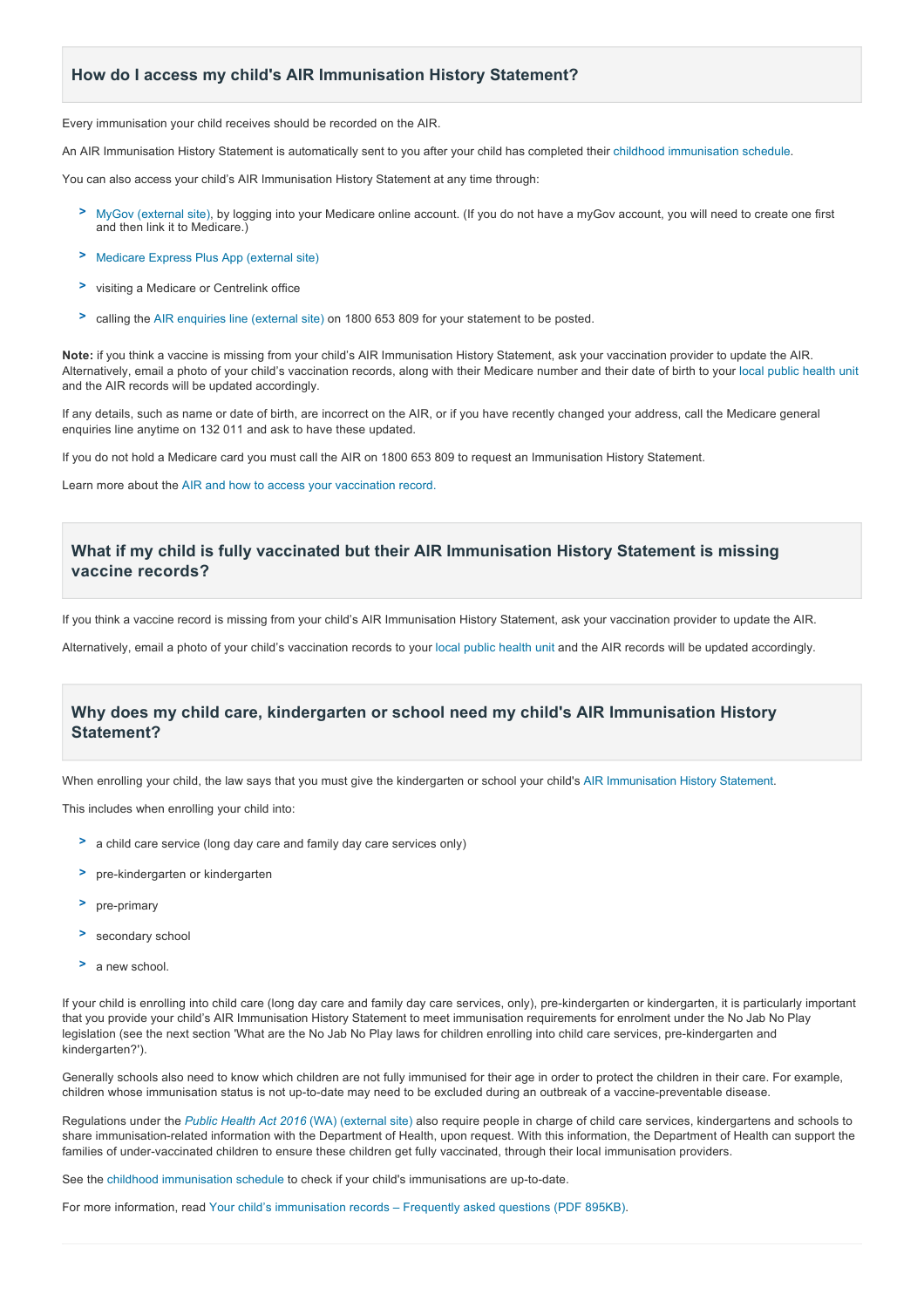# What are the No Jab No Play laws for children enrolling into child care services, pre-kindergarten **and kindergarten?**

On 22 July 2019, changes to the *[Public Health Act 2016](https://www.legislation.wa.gov.au/legislation/statutes.nsf/law_a147114.html)* (WA) (external site) and the S*[chool Education Act 1999](https://www.legislation.wa.gov.au/legislation/statutes.nsf/law_a1960.html)* (WA) (external site), came into effect to better protect young and vulnerable WA children and the wider community from vaccine-preventable diseases.

Under these changes, the child's immunisation status must be up-to-date according to their [AIR Immunisation History Statement](http://www.healthywa.wa.gov.au/Articles/A_E/Australian-Immunisation-Register) to be permitted to enrol into long day care, family day care, pre-kindergarten or kindergarten.

Exceptions apply to children who have an approved medical exemption to a vaccine, have natural immunity to a specific disease, are on an approved catch-up schedule, or are identified as an exempt child because of a particular family circumstance.

#### **Kindergarten enrolments**

If enrolment of a child attending kindergarten in 2020 or later was finalised before 22 July 2019, the enrolment is not impacted by this legislation.

All new kindergarten enrolment applications from 22 July 2019 must meet the immunisation requirements.

#### **Child care enrolments**

As of 22 July 2019, where an application for enrolment has not been accepted and/or finalised, the immunisation requirements must be met.

All new child care enrolment applications lodged by parents/guardians from 22 July 2019 are subject to the immunisation requirements.

### **For more information, parents/guardians can:**

- > read the starting child care, pre-kindergarten or kindergarten fact sheet (external site)
- contact their child care service, community kindergarten or school **>**
- email [immunisation@health.wa.gov.au](mailto:immunisation@health.wa.gov.au) **>**

Parents and guardians are encouraged to ensure their children's vaccinations are up-to-date to avoid their application for enrolment being declined.

# **More information**

Phone the AIR 1800 653 809 (free call from landline only) or visit the [Department of Human Services \(external site\).](https://www.humanservices.gov.au/individuals/services/medicare/australian-immunisation-register) **>**

### Last reviewed: 01072020 **Acknowledgements**

Public Health

This publication is provided for education and information purposes only. It is not a substitute for professional medical care. Information about a therapy, service, product or treatment does not imply endorsement and is not intended to replace advice from your healthcare professional. Readers should note that over time currency and completeness of the information may change. All users should seek advice from a qualified healthcare professional for a diagnosis and answers to their medical questions.

### **See also**

- [Immunisation records](http://www.healthywa.wa.gov.au/Articles/A_E/Australian-Immunisation-Register) **>**
- [Vaccines, vaccination and immunisation](http://www.healthywa.wa.gov.au/Articles/A_E/About-immunisation) **>**
- [Childhood immunisation](http://www.healthywa.wa.gov.au/Articles/A_E/Childhood-immunisation) **>**
- [Childhood immunisation schedule](http://www.healthywa.wa.gov.au/Articles/A_E/Childhood-immunisation-schedule) **>**
- [Children moving from overseas](http://www.healthywa.wa.gov.au/Articles/A_E/Children-moving-from-overseas) **>**
- [Immunisation requirements for family assistance payments](http://www.healthywa.wa.gov.au/Articles/N_R/No-Jab-No-Pay-changes-to-childhood-immunisation-requirements) **>**

### **Related sites**

- [Department of Human Services Australian Immunisation Register \(external site\)](https://www.humanservices.gov.au/individuals/services/medicare/australian-immunisation-register) **>**
- *[School Education Act \(1999\)](https://www.legislation.wa.gov.au/legislation/statutes.nsf/law_a1960.html)* (external site) **>**
- *[Education and Care Services National Regulations 2012](https://www.legislation.wa.gov.au/legislation/statutes.nsf/law_s44576.html)* (external site) **>**